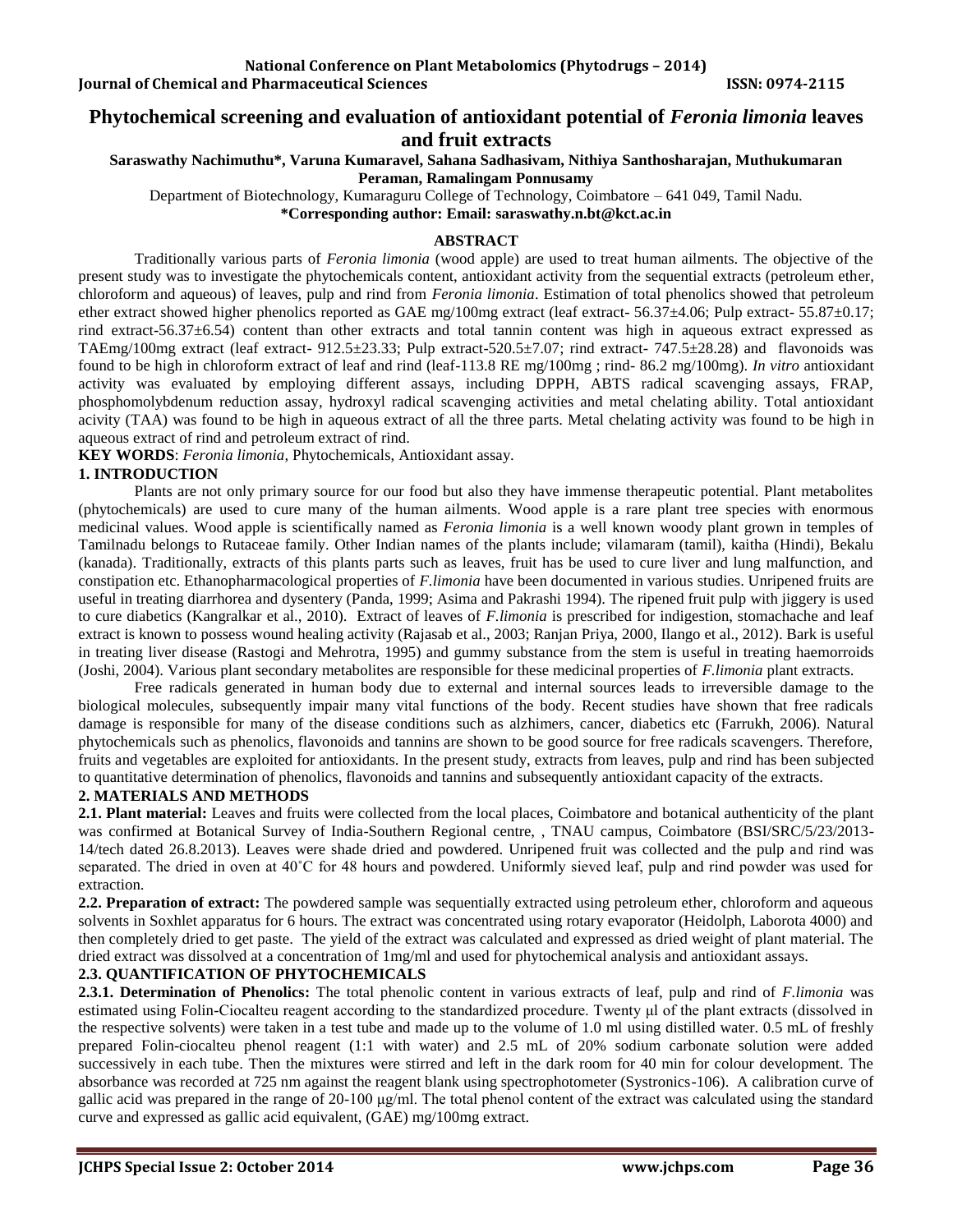**2.3.2. Determination of Tannins:** About 0.1 ml of extract was added to all the test tubes and distilled water was added to make up to 7 ml. To this the reaction mixture, 1ml of (0.008M) potassium ferric cyanide and 1ml of (0.02M) ferric chloride in 0.1M HCL were added. Optical density (OD) was measured at 700 nm using Spectrophotometer. Tannic acid was used as standard. A calibration curve of tannic acid was prepared in the range of 20-100 μg/ ml. The total tannin content of the extract was calculated using the standard curve, and expressed as tannic acid equivalent, (TAE) mg/100mg extract.

**2.3.3. Determination of Flavonoids:** An aliquot (1ml) of extracts or standard solutions of rutin (20, 40, 60, 80 and 100μg/ml) was added to 10 ml volumetric flask containing 4 ml of distilled water. About 0.3 ml of NaNO<sub>2</sub> (5% w/v) was added to the above mixture and and the tubes were incubated at room temperature for 5 min. Then, 0.3 ml AlCl<sub>3</sub> (10 % w/v) was added then 2 ml of 1M NaOH was added. The final reaction volume was made up to 10 ml with distilled water and the content was stirred thoroughly. Absorbance was measured against the blank at 510 nm. The total flavonoid content was expressed as mg rutin equivalents (RE).

#### **2.4.** *IN VITRO* **ANTIOXIDANT ASSAYS**

**2.4.1. Free radical scavenging activity on DPPH:** Diphenly picrylhydrazyl (DPPH) was used as free radical source to assess the radical scavenging capacity of the plant extracts. Various concentrations of plant extract (20, 40, 60, 80 and 100 µL) of the sample was taken in a test tube and made up to 3.0ml with 0.1mM methanolic DPPH. 100 µL methanolic solutions with DPPH were used as negative control. The tubes were incubated at 37<sup>°</sup>C for 20 min and the absorbance was recorded at 517 nm using methanol as blank. Free radical scavenging activity of the samples was calculated using the following formula; DPPH radical scavenging activity (%) =  $[(A_0 - A_1)/A_0]^*100$ ; Where  $A_0$  is absorbance of the control,  $A_t$  is absorbance of the sample extract (Ali and Raheleh, 2013).

**2.4.2. ABTS cation scavenging capacity:** ABTS cation radicals were produced by reacting 7 mM ABTS solution with 2.4 mM ammonium persulphate in dark for 12-16 h at room temperature. Prior to assay, the above solution was diluted with ethanol. Plant extract (100 µl) was added to test tube containing 900 µl of ABTS solution and vortexed for 10sec. The tubes were incubated at room temp for 6 min and OD at 734 nm was measured. The ABTS scavenging activity was calculated using the following formula; ABTS scavenging activity  $= [1 - (Absorbane\ of\ test\ sample / Absorbane\ of\ control] *100.$  (Re et al., 1999).

**2.4.3. Modified FRAP:** Plant extract (0.1 ml) was added to 0.9 ml of ethanol (96% v/v) and made up to 5 ml distilled water and then 1.5 ml of HCl(1M), 1.5 ml of 1% potassium ferric cyanide,0.5 ml of 1% SDS, 0.5 ml of 0.2% ferric chloride were added in sequence. The tubes were incubated in water bath at 50˚C for 20 min. The tubes were rapidly cooled and OD was measured at 750nm. FRAP was calculated using ascorbic acid standard curve and expressed as AEAC mg /100mg extract.

**2.4.4. Total Antioxident Assay -Phosphomolybdenum assay method:** 100µL of extract was added to test tube containing 1ml of reagent solution (0.6mM sulphuric acid, 28mM sodium phosphate and 4mM ammonium molybdate). Ascorbic acid Was prepared in 1mM dimethylsulphoxide was used as standard. The test tubes were was incubated in water bath at 95°C for 90 min. and then OD was measured at 695nm. Instead of extract distilled water in reagent solution was used as blank. The result reported as milligram of ascorbic acid equivalent per 100 milligram of the extract obtained (Shirwaikar et al., 2006).

**2.4.5. Metal chelating assay:** Metal chelating capacity of the extract was estimated using ferrous as metal source. 100µL of the extract was added to 50  $\mu$ L of the solution of 2mM FeCl<sub>2</sub>. The contents were mixed thoroughly and incubated at room temperature for 10 min. OD was measured at 562nm against distilled water as blank. The metal chelating capacity of the extract was calculated using following formula: Metal chelating capacity  $%$  =  $[(Ao - At)/Ao]*100$ , Where Ao is absorbance of the control,  $A_t$  is absorbance of the sample extract. (Ali and Raheleh, 2013)

**2.4.6. Hydroxyl Radical Scavenging Activity:** The scavenging activity of Feronia *limonia* extracts on hydroxyl radical was measured according to thefollowing procedure Resat Apak et al. Initially, about 100microlitres of the extract sample was added to the reagent solution containing 1.5ml of phosphate buffer (pH-7.0), 0.5 ml of 10mM 2-Deoxy D-ribose, 0.25 ml of 20 mM EDTA disodium salt, 0.25 ml of 20 mM Ferrous Chloride solution.About 1.9ml of distilled water and 0.5ml of 10mM hydrogen Peroxide was rapidly added. The reaction was initiated by incubating the mixture for 4hr at  $37^{\circ}$ C in a water bath. The reaction was arrested by the addition of 2.5ml of 2.8% TCA. The reaction mixture was incubated at 100 ˚C in boiling water bath for 10 minutes after the addition of 2.5ml of 1% TBA. The absorbance was measured at 520nm.The reaction mixture without the sample was used as control and the blank was distilled water. The % hydroxyl Radical scavenging activity (HRSA) is calculated by the following formula: % HRSA =  $[(Ao - At)/Ao]^*100$ , Where Ao is absorbance of the control, A<sub>t</sub> is absorbance of the sample extract.

### **3. RESULTS AND DISCUSSION**

In the present study, traditionally used medicinal plant *F.limonia* (wood apple) plant extracts were prepared from leaf, unripened fruit pulp and rind. Petarolium ether, chloroform and aqueous solvents were used in order to extract the plant metabolites that can be solubilized in these three different solvents. Soxhlet extract method is efficient technique to get all that metabolites because of repeated extract of the material with the solvent system. The yield percentage of the each extract is tabulated as dry weight of the plant parts (Table 1). Highest recovery of the extract was recorded in chloroform extract of pulp (10.19 %) followed by approximately equal recovery of aqueous leaf (8.71%) and rind (8.42%) extracts. Total phenolics content was high in petroleum ether extract of all three plant parts (petroleum ether-leaf: 56.2; petroleum ether-pulp 55.7;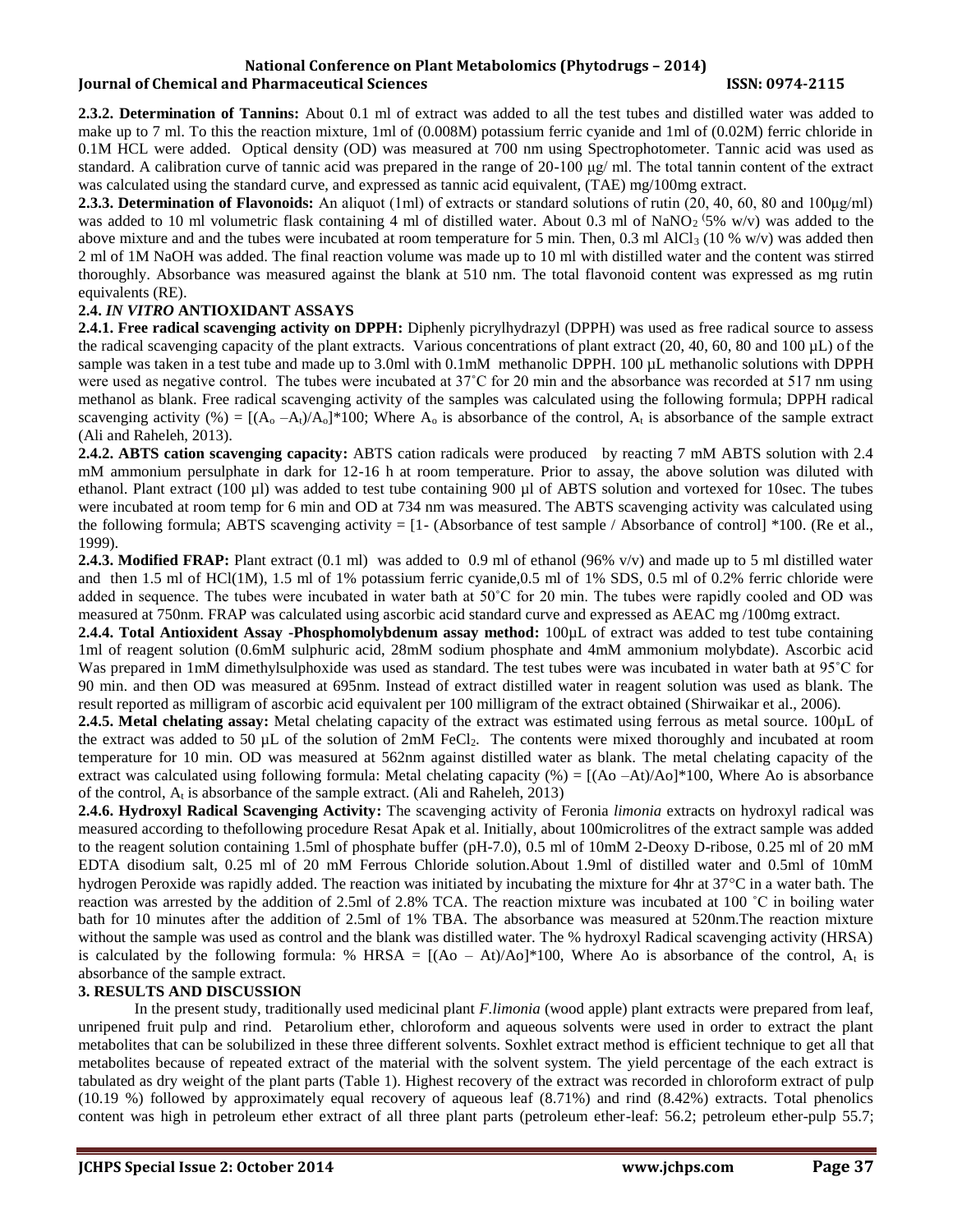petroleum ether-rind 56.2 (GAE mg/100mg extract)). Whereas, tannin content was found to be high in all of three parts aqueous extracts. Total flavonoid was more in chloroform extract of all three parts used (Table 1).

| <b>Flavonoid content in F.limonia parts</b> |                                          |                                                                    |                                                             |                                                              |  |
|---------------------------------------------|------------------------------------------|--------------------------------------------------------------------|-------------------------------------------------------------|--------------------------------------------------------------|--|
| <b>Sample</b>                               | <b>Yield of crude</b><br>Extract $(\% )$ | <b>Total Phenolics(GAE</b><br>mg/100mg extract)<br><b>Mean</b> ±SD | <b>Tannins (TAE</b><br>mg/100mg extract)<br><b>Mean</b> ±SD | <b>Flavonoid</b> (RE<br>mg/100mg extract)<br><b>Mean</b> ±SD |  |
| <b>FPL</b>                                  | 4.59                                     | $56.38{\pm}4.07$                                                   | $25 \pm 1.4$                                                | $7.95 \pm 3.6$                                               |  |
| <b>FPP</b>                                  | 5.74                                     | $55.88 \pm 0.2$                                                    | $24.75 \pm 1.1$                                             | $49.25 \pm 15.5$                                             |  |
| <b>FPR</b>                                  | 2.25                                     | $56.38 \pm 6.5$                                                    | $29.25 \pm 13.8$                                            | $54.25 \pm 19.9$                                             |  |
| <b>FCL</b>                                  | 3.66                                     | $57.25 \pm 5.3$                                                    | $29.25 \pm 3.9$                                             | $113.8 \pm 57.6$                                             |  |
| <b>FCP</b>                                  | 10.19                                    | $15 + 1.4$                                                         | $184.25 \pm 37.1$                                           | $20.8 \pm 2.1$                                               |  |
| <b>FCR</b>                                  | 2.2                                      | $11.5 \pm 3.2$                                                     | $40 \pm 6.4$                                                | $86.2 \pm 26.9$                                              |  |
| <b>FWL</b>                                  | 8.71                                     | $29.75 \pm 8.5$                                                    | $912.5 \pm 28.3$                                            | $29.8 \pm 15.1$                                              |  |
| <b>FWP</b>                                  | 7.74                                     | $30.38 \pm 13.3$                                                   | $520.5 \pm 7.1$                                             | $6.85 \pm 0.4$                                               |  |
| <b>FWR</b>                                  | 8.42                                     | $34+4.9$                                                           | $747.5 \pm 28.3$                                            | $39.9 \pm 53.9$                                              |  |

**Table.1.Yield percentage of extract recovered from various solvents, total phenolics, tannins and**

**(FPL- petroleum ether leaf; FPP-Feronia petroleum ether pulp; FPR-Feronia petroleum ether rind, FCL-Feronia chloroform leaf, FCP- Feronia chloroform pulp, FCR-Feronia chloroform rind, FWL-Feronia water leaf, FWP-feronia water pulp, FWR-Feronia water rind)**

**3.1. Free radical scavenging activity on DPPH:** DPPH is stable free radical which gives intense color to the solution which is reduced by the scavenging activity of the extract. The free radical scavenging activity assay showed noticeable scavenging power of various extracts (table 2). Aqueous extract of the leaf showed maximum DPPH scavenging activity followed by pulp and rind extracts. Petroleum and chloroform extracts of all three parts showed almost similar amount of scavenging activity. Free radical scavenging capacity of plant extract is attributed to hydrogen donating power of the phytochemicals present it (Philips, 2010).

**Table.2.DPPH scavenging activities of petroleum ether, chloroform and aqueous extract leaf,**

| Pulp and rind of <i>F.limonia</i> |                                                |                         |       |       |       |  |
|-----------------------------------|------------------------------------------------|-------------------------|-------|-------|-------|--|
| <b>Sample</b>                     | <b>DPPH</b> radical scavenging activity $(\%)$ |                         |       |       |       |  |
|                                   |                                                | Sample concentration µL |       |       |       |  |
|                                   | 20                                             | 40                      | 60    | 80    | 100   |  |
| <b>FPL</b>                        | 42.05                                          | 43.74                   | 44.81 | 48.25 | 47.06 |  |
| <b>FPP</b>                        | 45.55                                          | 46.27                   | 47.06 | 47.29 | 48.36 |  |
| <b>FPR</b>                        | 46.61                                          | 45.26                   | 45.09 | 47.7  | 44.08 |  |
| FCL                               | 45.43                                          | 47.01                   | 48.81 | 51.52 | 51.57 |  |
| <b>FCP</b>                        | 49.49                                          | 51.74                   | 62.23 | 66.23 | 67.53 |  |
| <b>FCR</b>                        | 49.04                                          | 51.74                   | 53.6  | 56.03 | 54.45 |  |
| FWL                               | 66.12                                          | 89.51                   | 94.41 | 95.43 | 94.08 |  |
| <b>FWP</b>                        | 57.44                                          | 69.44                   | 77.45 | 85.45 | 91.09 |  |
| <b>FWR</b>                        | 59.86                                          | 69.61                   | 77.73 | 84.66 | 87.03 |  |

**3.2. ABTS radical cation scavenging activity:** The efficacy of various extracts to scavenge stable cation free radical ABTS is expressed in table 3. Petroleum ether extract of leaf showed maximum ABTS scavenging capacity (98.44%) chloroform extract of pulp and rind also showed same amount of radical scavenging capacity (98.44%).

| <b>Sample</b> | ABTS scavenging activity $(\% )$ | <b>Sample</b> | ABTS scavenging activity $(\% )$ |
|---------------|----------------------------------|---------------|----------------------------------|
| <b>FPL</b>    | $98.39 \pm 1.2$                  | <b>FCR</b>    | $98.39 \pm 0.7$                  |
| <b>FPP</b>    | $58.31 \pm 2.3$                  | FWL           | $90.93 \pm 1.0$                  |
| <b>FPR</b>    | $64.68 \pm 2.8$                  | <b>FWP</b>    | $96.79 \pm 0.2$                  |
| <b>FCL</b>    | $98.39 \pm 0.5$                  | <b>FWR</b>    | $76.77 + 4.6$                    |
| <b>FCP</b>    | $99 \pm 0.2$                     |               |                                  |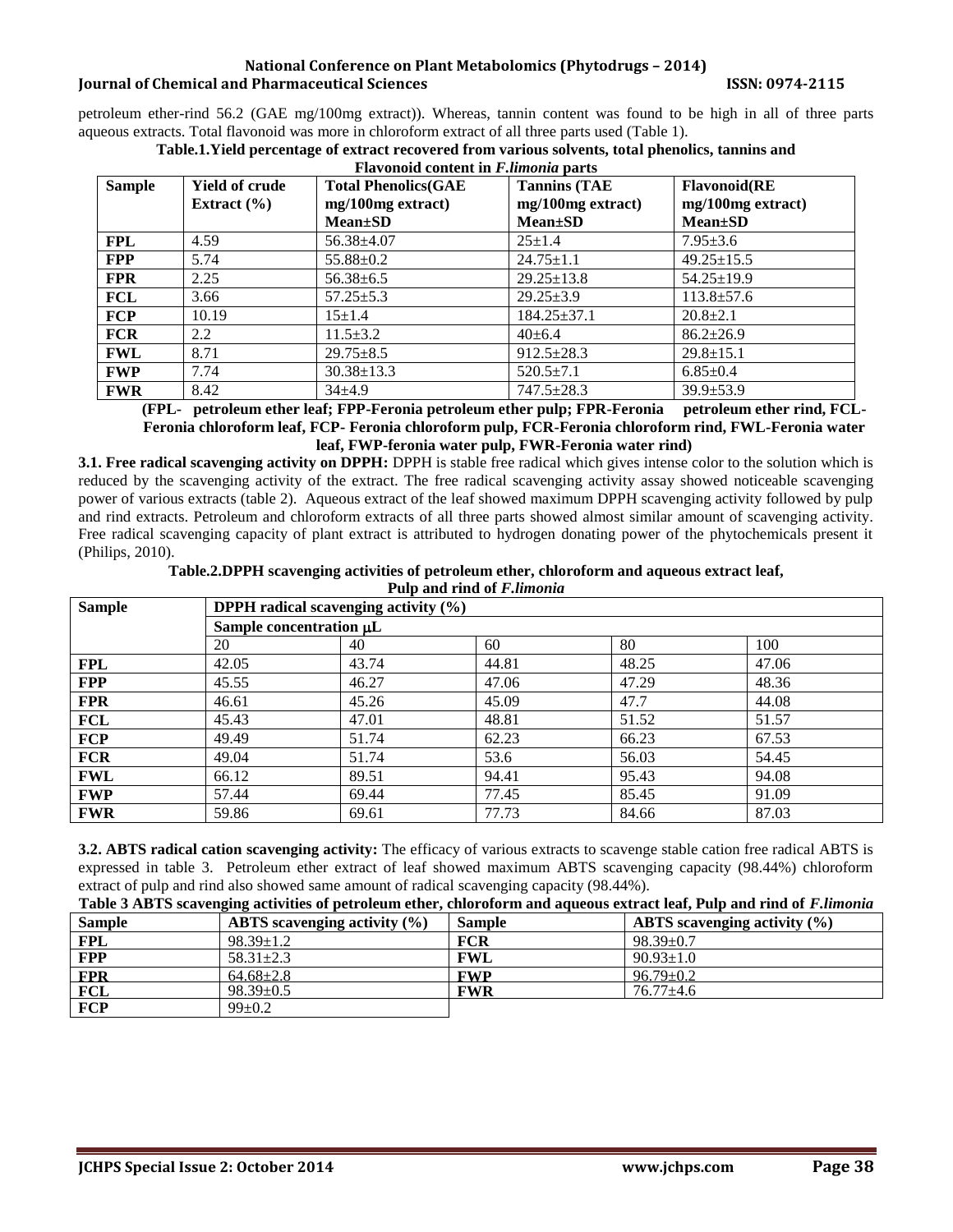**3.3. Metal Chelating Activity:** Ferrous ion chelating capacity of various extracts is shown in Figure 1. Metal chelating capacity of the extracts increased with increasing concentration of the extracts. Aqueous extract of rind showed maximum metal chelating capacity (38.62%) followed by petroleum ether extract of rind (31.32%).



**Figure.1.Metal chelating capacity of petroleum ether, chloroform and aqueous extract leaf, pulp And rind of** *F.limonia* **3.4. Total antioxidant Activity:** Total antioxidant activity (TAA) was estimated and expressed as ascorbic acid equivalent per mg of extract obtained in the respective solvents (Table 4). Aqueous extract of the rind showed highest AEAC value of 201.5 (mg AA/100mg extract) followed by chloroform extract of the leaf extract 102.75 (mg AA/100mg extract).

| Table.4.Total Antioxidant activity (TAA) of petroleum ether, chloroform and aqueous extract |  |
|---------------------------------------------------------------------------------------------|--|
| Leaf, pulp and rind of <i>F. limonia</i>                                                    |  |

| <b>Sample</b> | AEAC(mg AA/100mg extract) | <b>Sample</b> | $AEAC(mg AA/100mg$ extract) |  |
|---------------|---------------------------|---------------|-----------------------------|--|
| <b>FPL</b>    | $16.25 \pm 13.0$          | <b>FCR</b>    | $70+9.6$                    |  |
| <b>FPP</b>    | $4.75 + 5.3$              | <b>FWL</b>    | $304 + 82.7$                |  |
| <b>FPR</b>    | $25.25 + 4.1$             | <b>FWP</b>    | $223+10.2$                  |  |
| FCL           | $102.75 \pm 19.5$         | <b>FWR</b>    | $201.5 \pm 13.0$            |  |
| FCP           | $89+4.6$                  |               |                             |  |

**3.5. Hydroxyl radical Scavenging Assay:** All the extracts showed significant level of hydroxyl radical scavenging capacity (figure 2). The percentage of hydroxyl radical scavenging activity increased in dose dependent manner. Petroleum ether extract of leaf part showed maximum activity (75.5%) followed by chloroform extract of pulp (71.14 %). Hydroxyl radicals are very active and they react with vital biological molecules such as DNA, protein which results in inactivation these molecules. Plant extract are shown to posess hydroxyl radical scavenging capacity (Rajamanikandan, 2011).



**Figure.2.Hydroxyl radical scavenging activities of petroleum ether, chloroform and aqueous Extract leaf, pulp and rind of** *F.limonia*